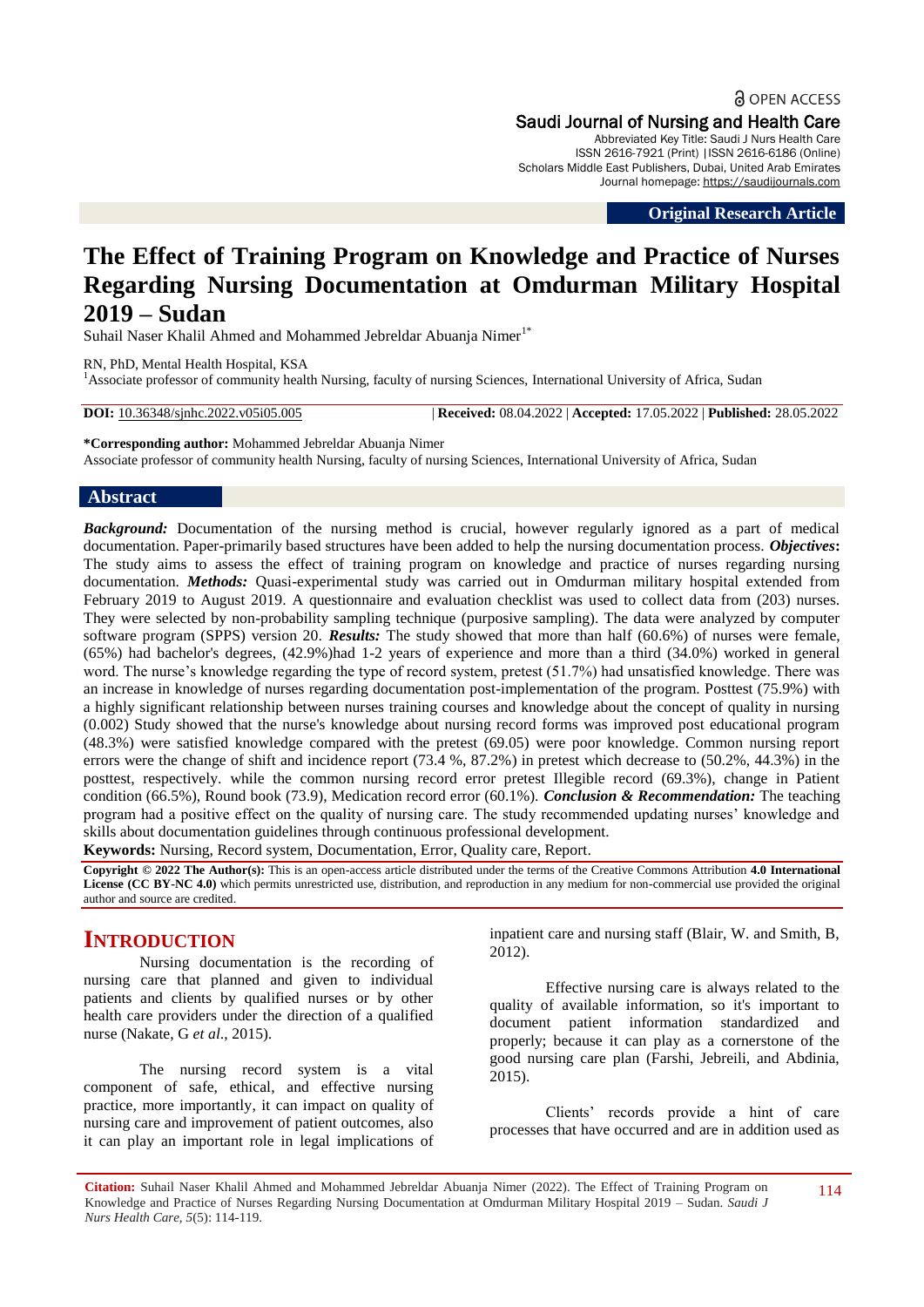communication amongst nurses for persevered management of clients (Mutshatshi *et al*., 2018).

The high goodness of nursing documentation is crucial for the quality and continuity of nursing care consequently, the high-quality of nursing documentation is careworn internationally as being of the maximum importance, but, numerous research display that the quality of documentation is slight to bad we have performed a systematic assessment to achieve an outline of the existing evidence approximately nursing documentation, and thereby help nursing workforce achieve excessive‐satisfactory nursing documentation (Mrayyan, 2006).

Several factors such as lack of enough time for documentation of the implemented actions, the priority of care to documentation, the existence of additional forms and documentation, disproportionate number of nurses to patients, lack of incentive systems, job dissatisfaction, and ignorance of correct documentation principles and legal consequences in different studies have been introduced as the barriers of correct recording (Zahra Norouzi, *et al*., 2018).

Safe patient care is at the line when delivering patient care. Online nursing documentation is existing as a possible solution. With the application of online nursing documentation, questions arise if this technology will improve the standard of nursing documentation furthermore as end-user satisfaction. Five research articles were concluded that overall online nursing documentation systems would be a benefit to improving documentation requirements and end-user satisfaction and help influence how nursing is practiced (Langowski 2005).

This study provides a base for improving the quality of service and facilitates researches in the military hospital. It emphasizes the importance of documentation and provides guidelines for the recording system.

#### **General objective**

 To assess the effect of training program on knowledge and practice regarding nursing documentation (pre& post program).

## **METHODS AND MATERIAL**

**Study design** Quasi-experimental

#### **Study area:**

The study was carried out at Omdurman military hospital, which was established in 1959. Omdurman is the largest city in Sudan, it is located along the west bank of both the Nile and the White Nile opposite the city of Khartoum. However, the city of Khartoum with a population of about 726,827(July 2001). The military hospital provides most of the

medical care (medical services, surgical treatment, Obs/Gyne, and pediatric care).

The hospital working system for nursing staff, morning shift for 8 hours in duration, afternoon, and evening shift for 16 hours. The distribution of nursing staff according to the need of hospital departments, nurses rotate frequently without fixed intervals according to the need, the manpower of nurses in hospital is 746 nurses.

This institution is a government military medical service for both the civilian and the armed forces of the people, a compound for all clinics. It has a group of buildings for different specialties in a very large area. It is characterized by all specialists in Sudan in terms of nerves, bones, eyes, skin, psychology, and there is also primary care, children.

The hospital Contains most medical departments in the form of small hospitals according to the medical specialties (pediatric, obstetric, psychiatric, dental, and emergency hospital. etc).

#### **Study population:**

This study includes (512) nurses working in Omdurman military hospital during the time of the study, distribution in order as follows (ICU, CCU, Dialysis, Medicine - surgery wards and ER). The study enrolled all nurses with a variety of nursing qualifications.

#### **Inclusion criteria:**

- Nurses with the fixed-job.
- Nurses with more than one year of experience.

#### **Exclusion criteria:**

- Nurses on the vocation or sick leave.
- Nurses working in more than one hospital.

#### **Sampling and sample size:**

The sample size was calculated to be (203) nurses. The sample was distributed proportionally to the study population and according to the total population in the hospital units. The sampling was selected by nonprobability sampling technique (purposive sampling).

#### **Data collection tools:**

Two instruments were used for data collection (pre/intervention /post-program) Structured questionnaire and an evaluation checklist.

#### Structural questionnaire:

Standard Structure questionnaire was designed based on literature review and study objectives.

#### **Evaluation checklist**

To assess the practices of the participants related to nursing documentation. Adopted and modified from (American nurse association guidelines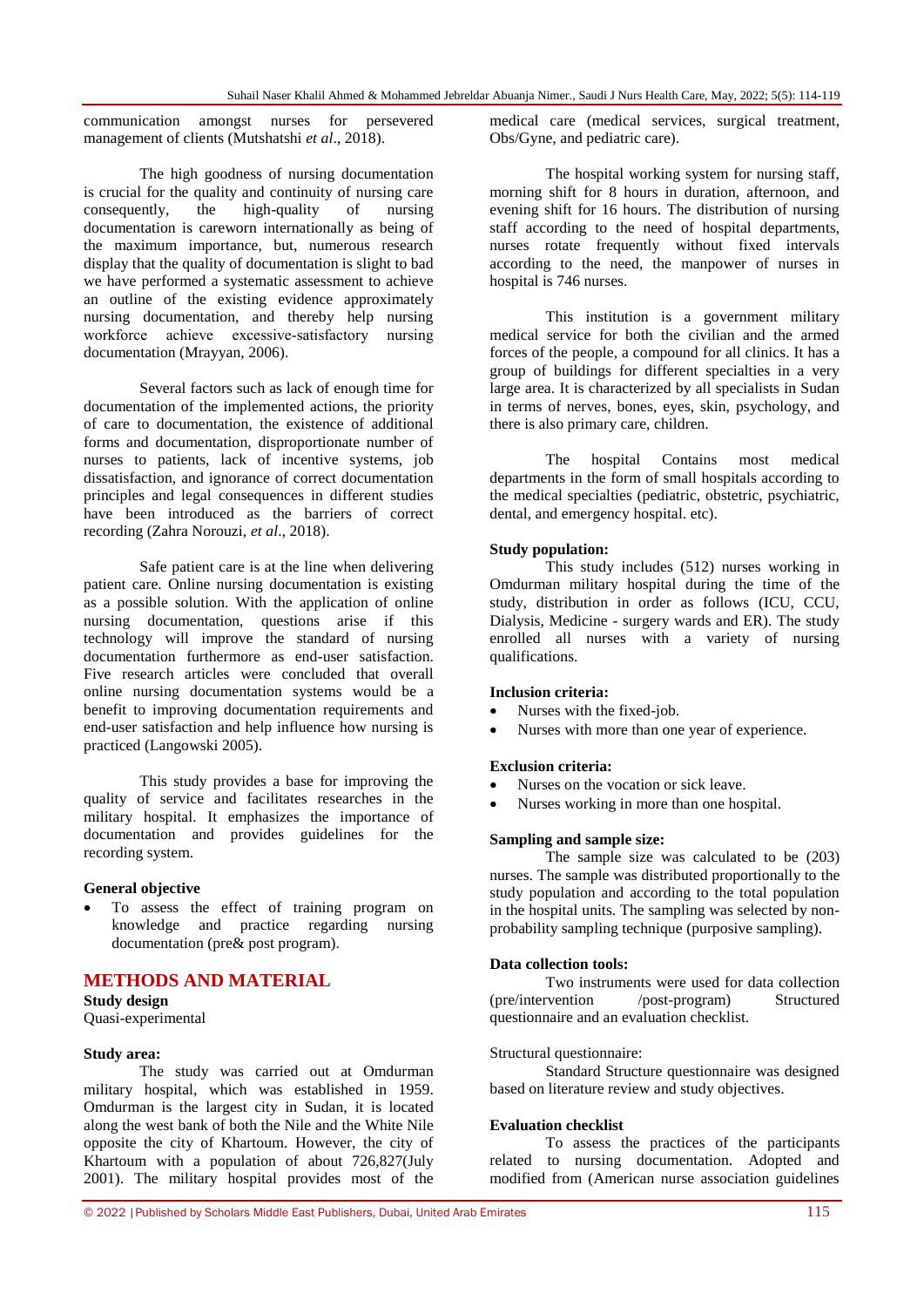for the year 2016). Composed of (6) characteristics) Doenges *et al*., 2016).

### **Educational program**

A training program was designed based on the actual needs assessment of nurses to improve their knowledge and practice regarding nursing record systems, it was designed by the investigator in the light of available researches and related literature.

A booklet for nursing documentation was designed and delivered to each nurse. One study book was divided into four groups, each group containing 50 nurses but the last group containing 53 nurses.

The booklet was then explained to them in three lectures for each group and made workshop for how to use the form of nursing documentation and also answered all questions and queries during the lectures.

## **Models:**

- Real objects: (Booklet, white paper, and documentation forms).
- Material: ("IPAD", stand poster, picture, and videos.) lectures, group discussion.

The duration of an educational program on the recording system was six months.

### **Data analysis**

After the data was collected, then transferred into a specially designed format in a manner to be suitable for computer feeding, following data entrance, a checking and modification process was carried out to avoid any mistakes during data entry. Frequency analysis, cross-tabulation, and manual revision were done. The data were analyzed by computer software program (SPPS) version 20.

The following statistical measures were used:

- Descriptive measures include: count, percentage, and arithmetic mean, standard deviation, minimum and maximum.
- The statistical test includes the Chi-square test, Ttest was used for quantitative variables.
- The significance level was considered (P-value equal to or less than 0.05).

## Ethical considerations

The study was approved by the ethical committee of the faculty of nursing and the research board at Shendi University.

- The permission for the study was taken from the nursing director of the Omdurman military hospital.
- The nurse's staff who were given information about the study and who accept to participate in the study were included, the privacy and dignity of the nurse was a safeguard.
- The participants in this study were assured confidentiality through identification coding and reports of data. The participants were informed about the aims, method, benefits, and results of this study.
- Any participants had the right to ask, to discontinue, and to refuse to answer any question of the study.

#### **Limitation of the study:**

- Access of nurse post duty.
- Lack of documentation forms in the file.

# **RESULTS**

| <b>Items</b>  | Pre              |            | Post             |                    | p. v |
|---------------|------------------|------------|------------------|--------------------|------|
| Knowledgeable | <b>Frequency</b> | Percentage | <b>Frequency</b> | <b>Percentages</b> |      |
|               | 33               | 16.3%      | 100              | 49.3 %             |      |
| Satisfied     | 36               | 17.7 %     | 82               | 40.4 %             |      |
| Unsatisfied   | 75               | 36.9%      | 21               | 10.3 %             | 0.05 |
| Poor          | 59               | 29.1 %     |                  | $0\%$              |      |
| Mean          | 2.78             |            | 1.61             |                    |      |

**Table 1: The differences between nurse's knowledge about common record and their importance**

|  | Table 2: The differences between nurse's knowledge about nursing report ,n = 203 |  |  |  |
|--|----------------------------------------------------------------------------------|--|--|--|
|  |                                                                                  |  |  |  |

| <b>Items</b>  | Pre              |                   | Post             |                    | p. v |
|---------------|------------------|-------------------|------------------|--------------------|------|
|               | <b>Frequency</b> | <b>Percentage</b> | <b>Frequency</b> | <b>Percentages</b> |      |
| Knowledgeable | 25               | 12.3 %            | 114              | 56.2 %             |      |
| Satisfied     | 42               | 20.7 %            | 67               | 33.0 %             |      |
| Unsatisfied   | 74               | 36.5 %            | 21               | 10.3 %             | 0.01 |
| Poor          | 62               | 30.5 %            |                  | $0.5\%$            |      |
| Mean          | 0.99             |                   | 0.69             |                    |      |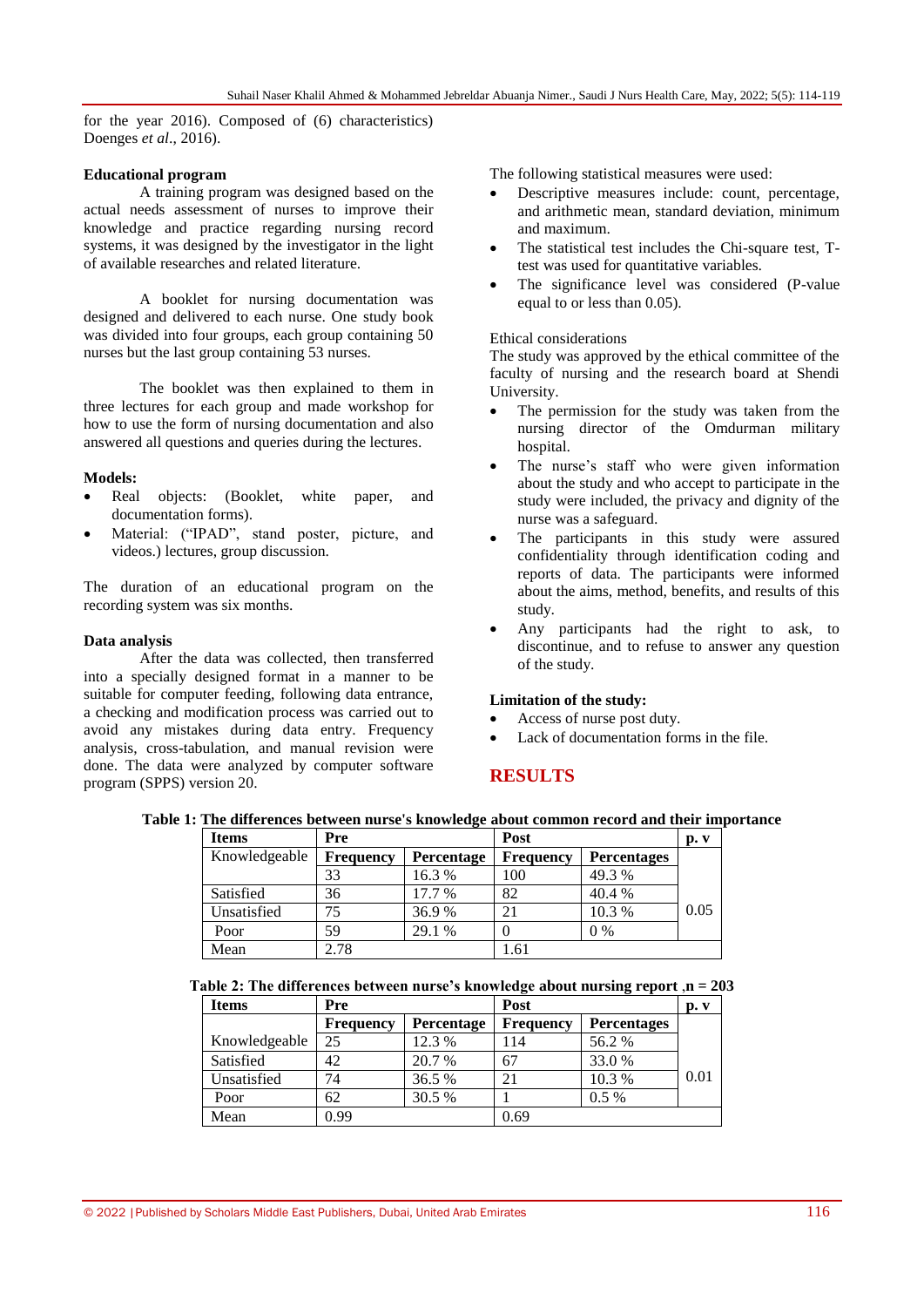| <b>Items</b>  | Pre              |            | Post             |                    | <b>Total</b> | p. v |
|---------------|------------------|------------|------------------|--------------------|--------------|------|
|               | <b>Frequency</b> | Percentage | <b>Frequency</b> | <b>Percentages</b> |              |      |
| Knowledgeable | 24               | 11.8%      | 117              | 57.6 %             |              |      |
| Satisfied     | 34               | 16.7 %     | 63               | 31.0 %             |              |      |
| Unsatisfied   | 76               | 37.4 %     | 22               | 10.8%              | 100 %        | 0.02 |
| Poor          | 69               | 34.0 %     |                  | $0.5\%$            |              |      |
| Mean          | 2.93             |            | 1.54             |                    |              |      |
| Std. D        | 0.99             |            | 0.7              |                    |              |      |

**Table 3: Nurses knowledge about reason of nursing documentation**

# **Table 4: Nurses knowledge about the concept of quality in nursing**

| <b>Items</b>  | Pre              |            | Post             |                    | <b>Total</b> | p. v |
|---------------|------------------|------------|------------------|--------------------|--------------|------|
|               | <b>Frequency</b> | Percentage | <b>Frequency</b> | <b>Percentages</b> |              |      |
| Knowledgeable |                  | 7.4 %      | 127              | 62.6 %             |              |      |
| Satisfied     | 47               | 23.2 %     | 51               | 25.1 %             |              |      |
| Unsatisfied   | 58               | 28.6%      | 25               | 12.3 %             | 100 %        | 0.00 |
| Poor          | 83               | 40.9 %     |                  | $0\%$              |              |      |
| Mean          | 3.02             |            | 1.49             |                    |              |      |
| Std. D        | 0.96             |            | 0.07             |                    |              |      |

**Table 5: Common reporting nursing error**

| <b>Errors</b>    | Pre       |            | Post      |             |
|------------------|-----------|------------|-----------|-------------|
|                  | Frequency | Percentage | Frequency | Percentages |
| Change of shift  | 149       | 73.4%      | 102       | 50.2 %      |
|                  | 54        | 26.6 %     | 101       | 49.8%       |
| Telephone order  | 151       | 74.4%      | 76        | 37.4 %      |
|                  | 52        | 25.6%      | 127       | 62.6 %      |
| Patient transfer | 185       | 91.1 %     | 105       | 51.7 %      |
|                  | 18        | 8.9%       | 98        | 48.3 %      |
| incidence report | 181       | 89.2%      | 90        | 44.3%       |
|                  | 22        | 10.8 %     | 113       | 55.7%       |
| Total            | 203 100%  |            |           |             |

| Table 6: Common nursing record error, $n = 203$ |  |  |
|-------------------------------------------------|--|--|
|-------------------------------------------------|--|--|

| <b>Errors</b>               | Pre       |                  | Post      |             | <b>Total</b> |
|-----------------------------|-----------|------------------|-----------|-------------|--------------|
|                             | Frequency | Percentage       | Frequency | Percentages |              |
| Illegible record            | 140       | 69%              | 94        | 46.3%       |              |
|                             | 63        | 31%              | 109       | 53.7 %      |              |
| Change in Patient condition | 135       | 66.5 %           | 50        | 24.6 %      |              |
|                             | 68        | 33.5%            | 153       | 75.4 %      |              |
| Duty restore                | 96        | 47.3%            | 40        | 19.7 %      |              |
|                             | 107       | 52.7 %           | 163       | 80.3%       |              |
| Round book                  | 150       | 73.9%            | 63        | 31%         |              |
|                             | 53        | 26.1%            | 140       | 69%         | 100%         |
| Medication                  | 122       | $60.1^{\circ}\%$ | 53        | 26.1%       |              |
|                             | 81        | 39.9 %           | 150       | 73.9 %      |              |
| Meeting minutes             | 190       | 93.6%            | 105       | 51.7        |              |
|                             | 13        | 6.4%             | 98        | 48.3        |              |

## **Table 7: The relationship between professional barrier of documentation and error in incident report**

| <b>Variables</b>               | <b>Professional barrier of documentation</b> |         |                |
|--------------------------------|----------------------------------------------|---------|----------------|
|                                | Mean                                         | Std. D  | $\mathrm{Sig}$ |
| Error in incident report / pre | 0.8916                                       | 0.31162 | $0.000**$      |
| Error in incident report /post | 0.4433                                       | 0.49801 | $0.000**$      |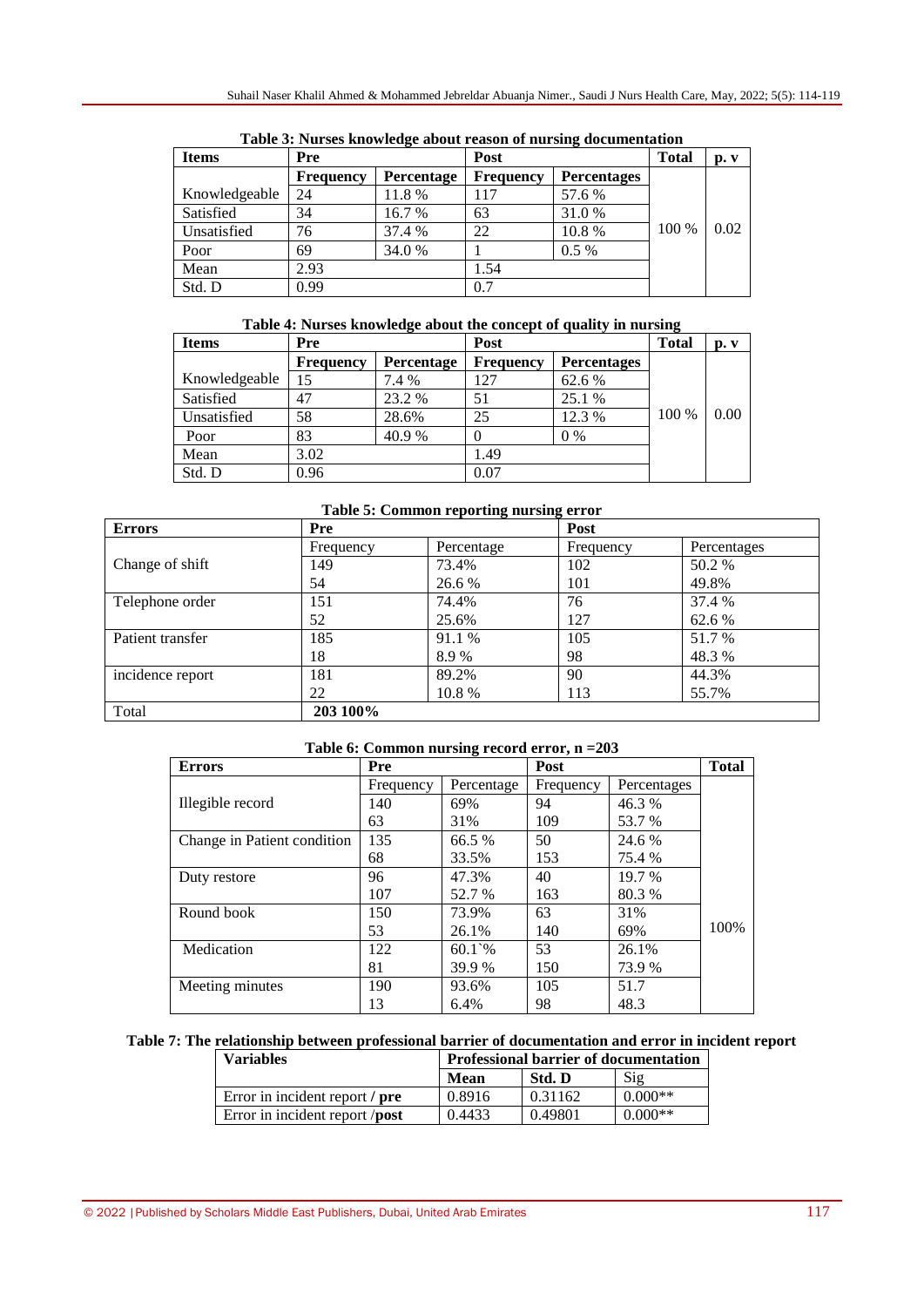| <b>Hospital departments</b> |         | <b>Mean</b> |      | <b>Correlation</b> | t-test |
|-----------------------------|---------|-------------|------|--------------------|--------|
|                             | Pre     | Post        | Sig. | t-test             | Sig.   |
| ER                          | 1.5     | 3.17        |      |                    |        |
| Word                        | 1.83    | 2.83        |      |                    | 0.001  |
| <b>CCU</b>                  | 3.17    | 4.17        |      |                    |        |
| ICU                         | 2.83    | 4.0         | 0.02 | 9.339              |        |
| <b>Dialysis</b>             | 1.67    | 3.17        |      |                    |        |
| <b>Total mean</b>           | 2.20    | 3.47        |      |                    |        |
| <b>Standard Deviation</b>   | 0.74927 | 0.58320     |      |                    |        |

**Table 8: Paired sample t-test for the pre/post for characteristic of good documentation**

# **DISCUSSION**

The present study revealed a significant relationship between the degree of education and knowledge about the characteristic of good documentation) p.  $v$  0.00). The qualified nurse can use and implement new ideas and practices, also have a better understanding of the relevant concept. This finding agrees with a study finding by (Adubi, Olaogun, and Adejumo, 2018) reported a positive relationship between high-level education and good characteristic documentation.

The present study showed that significant relationship (p. v 0.04) between years of experience and recording error related to medication, these findings were justified because the nurses who are more experience can be knowledgeable about the patient safety and using the (MERF) medication error record form; this result agree with (Feleke, Mulatu and Yesmaw, 2015) reported that nurses training and experience of work effect on medication error documentation.

The study reflected that the knowledge of nurses about the concept of quality in nursing pretest was poor, after implement program the significant improvement was observed (p. v 0.00), so continued training and education about the quality of nursing is important. In addition to that, this study showed a significant relationship between nurses training courses and knowledge about the concept of quality in nursing (p. v 0.002), whenever increasing in the knowledge of nurses can promote and support the quality of nursing care and reflect that on patient outcome. this finding consistent with findings of the study done by(Vafaei *et al*., 2018) stated that "nursing staff training was found to play an important role in improving the documentation and quality of nursing services".

The study found that nurses' knowledge regarding the report, pretest (36.5%) ware unsatisfied knowledge, posttest more than half (56.2%) were knowledgeable this finding interpret after the program the nurse's knowledge was increased.

The present study illustrated that the significant difference in the quality of documentation of nursing in the departments of the hospital, such as

general word, emergency, and CCU, the experience of nursing staff, and nature of work may responsible for this varied in quality of documentation. In addition to that, the study showed a significant relationship between the quality of documentation of nurses pre and post-test (p. v 0.02), it was improved after implementation of the educational program. This finding justified the lack of knowledge and training that enhances the nurse's practices on documentation of care. This finding agrees with the finding by (Adubi, Olaogun, and Adejumo, 2018).

The study showed that the nurses' knowledge about nursing record form was improved after implementing the educational program it was found (48.3%) were satisfied, knowledgeable (42.9%) compared with the pretest (69.05) were poor knowledge. This finding justifies the increased background about the stander record system form. So is important to support nurses through education and training.

The study reflected that nurses' knowledge regarding record, pretest (36.9%) ware unsatisfied knowledge, posttest (49.3%,40.4%) were knowledge and satisfied respectively this finding interpret after the program the nurse's knowledge was increased.

In addition, the study found that, a highly significant positive relationship between the knowledge of quality in nursing and characteristics of good  $d$ ocumentation (sig = 0.000).

Improving knowledge about the nursing documentation is an important part of risk management and assurance quality and there was reduced error and poor stander. A previous study reported that documentation is a powerful tool for improving the quality of nursing care as it paves the way for formulating global standards for care (Diali *et al*., 2016).

# Declaration

The submitted work is original, important, not under consideration for publication elsewhere.it is important for nursing clinical practice. It's not published before elsewhere.